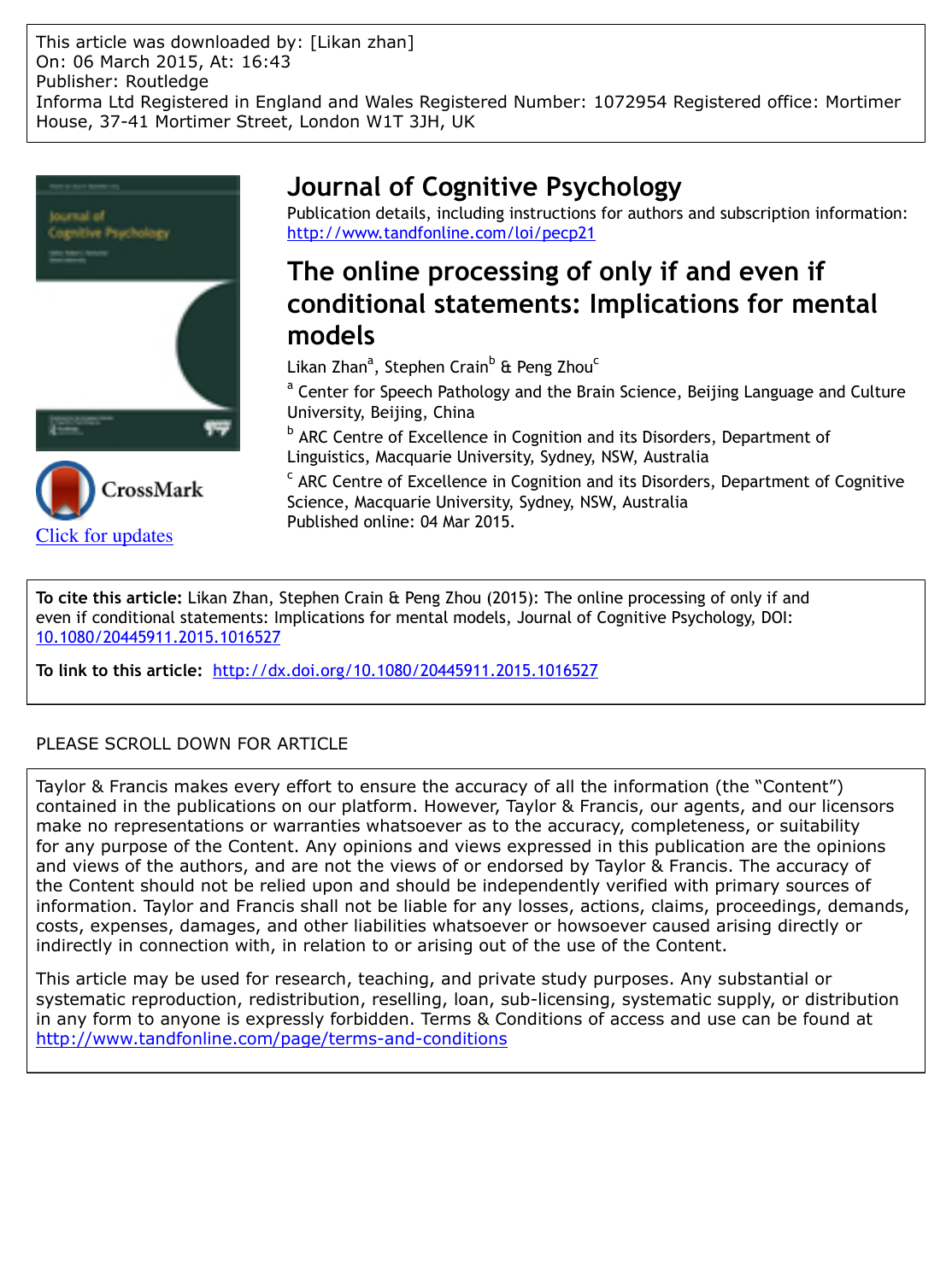# The online processing of only if and even if conditional statements: Implications for mental models

## Likan Zhan $^1$ , Stephen Crain $^2$ , and Peng Zhou $^3$

<sup>1</sup>Center for Speech Pathology and the Brain Science, Beijing Language and Culture University, Beijing, China

<sup>2</sup>ARC Centre of Excellence in Cognition and its Disorders, Department of Linguistics, Macquarie University, Sydney, NSW, Australia

<sup>3</sup>ARC Centre of Excellence in Cognition and its Disorders, Department of Cognitive Science, Macquarie University, Sydney, NSW, Australia

(Received 23 April 2014; accepted 3 February 2015)

A sentential connective like only if or even if merges two simple propositions into a complex statement. This study used a visual world paradigm experiment to explore how this merging process proceeds online. We first presented participants with a short animation, illustrating different simple propositions that are possible to be merged by the sentential connectives. We then auditorily played an only if or an even if statement and recorded participants' eye movements on the concurrent test image. We observed that hearing the sentential connective results in more fixations on the tokens of the appropriate propositions that are eligible to be merged by the sentential connective. Each sentential connective elicited anticipatory effect suggests that once they heard the sentential connective, participants knew which propositions could be merged. We then discussed the implications of our results to the mental model theory of conditionals and the experimental studies reported in literature.

Keywords: Conditionals; Even if; Mental models; Only if; Visual world paradigm.

Sentential connectives like *and, if, even if, only if* in English are linguistic tools used to merge simple propositions into complex statements. By merging the same two simple propositions like (1a and 1b) with different sentential connectives, we deduce different complex propositions, like (2a–c).

- (a) Astroboy helped the camel.
- (b) Astroboy got a hamburger as a reward.
- (2) Complex statements
	- (a) Once, Astroboy helped the camel; and he got a hamburger as a reward.
- (b) Only if Astroboy helped the camel, he got a hamburger as a reward.
- (c) Even if Astroboy helped the camel, he got a hamburger as a reward.

Hypotheses (Johnson-Laird, [1983](#page-11-0), [2005,](#page-11-0) [2010](#page-11-0); Johnson-Laird & Byrne, [2002\)](#page-11-0) have been proposed to explain how a sentential connective merges two simple propositions into a complex statement. Experiments (Egan, García-Madruga, & Byrne, [2009](#page-11-0); Johnson-Laird & Byrne, [1989;](#page-11-0) McCloy & Byrne, [2002;](#page-11-0) Moreno-Ríos, García-Madruga, & Byrne, [2008;](#page-11-0) Santamaría & Espino, [2002](#page-11-0);

<sup>(1)</sup> Simple propositions

Correspondence should be addressed to Likan Zhan, Center for Speech Pathology and the Brain Science, Beijing Language and Culture University, Beijing 100083, China. E-mail: [zhanlikan@hotmail.com](mailto:zhanlikan@hotmail.com)

This work was supported by A Major Program of the National Social Science Foundation of China [grant number 13&ZD134].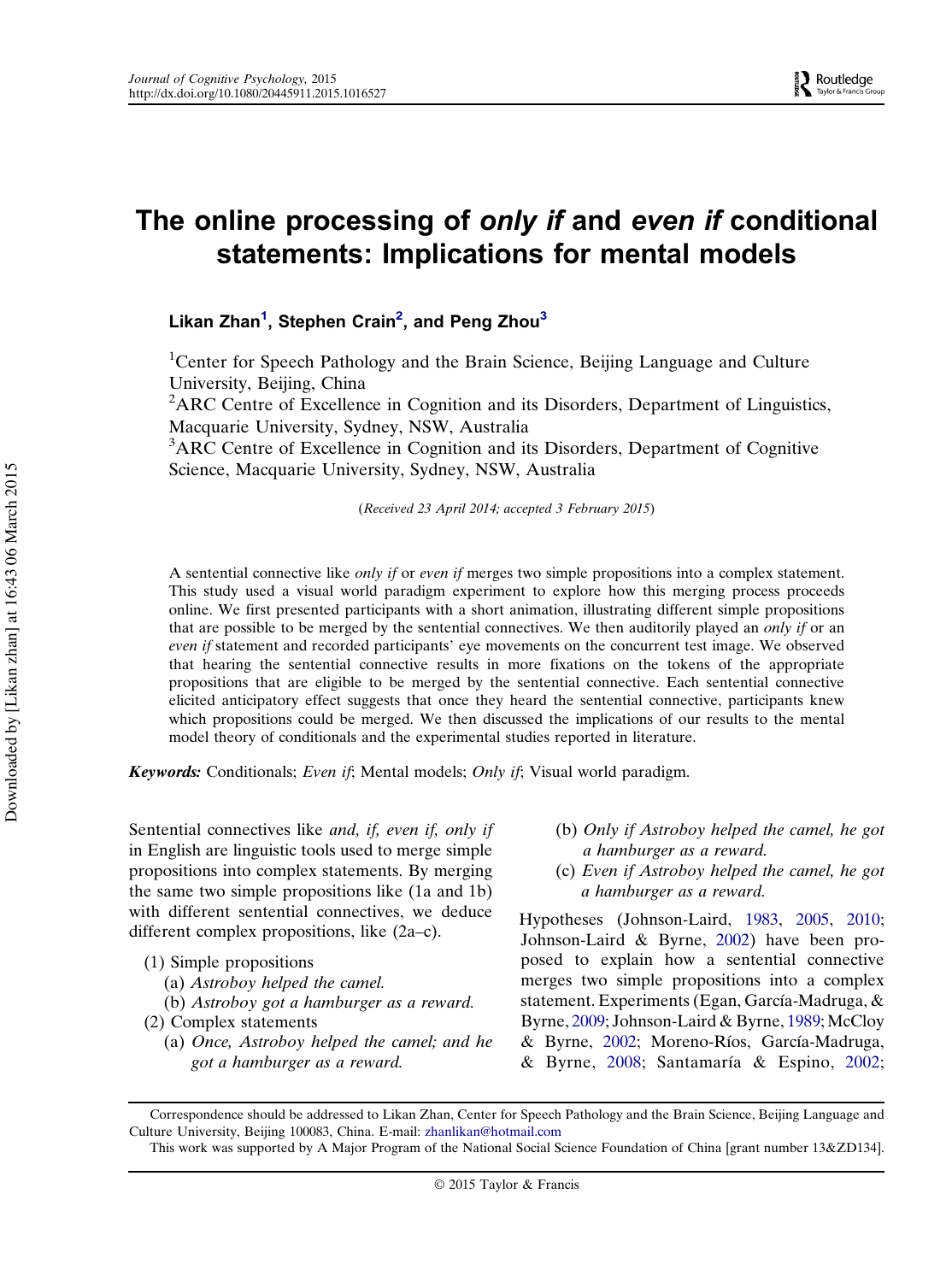Santamaría, Espino, & Byrne, [2005\)](#page-11-0) have also been reported in literature to test these hypotheses. Nevertheless, it remains unclear how this merging process unfolds online. To tackle this problem, we compared the online processing of complex statements like (2a–c) using the visual world paradigm of the eye-tracking technique (Cooper, [1974](#page-11-0); Tanenhaus, Spivey-Knowlton, Eberhard, & Sedivy, [1995\)](#page-11-0).

Complex statements like (2a–c) differ both in the contents and/or in the number of meaning components (Byrne, [2005\)](#page-11-0) they express. A statement  $\varphi$  *and*  $\psi$  like (2a; repeated as 3) has only one meaning component  $\varphi$   $\psi$  like (3a). A statement only if  $\varphi$   $\psi$  like (2b; repeated as 4) has two meaning components:  $\varphi \psi$  like (4a) and *not*-  $\varphi$ *not-*  $\psi$  like (4b). A statement *even* if  $\varphi$   $\psi$  like (2c; repeated as 5) has two different meaning components:  $\varphi \psi$  like (5a) and *not*-  $\varphi \psi$  like (5b).

- (3) Once, Astroboy helped the camel; and he got a hamburger as a reward.
	- (a) Astroboy helped the camel. He got a hamburger as a reward.
- (4) Only if Astroboy helped the camel, he got a hamburger as a reward.
	- (a) Astroboy helped the camel. He got a hamburger as a reward.
	- (b) Astroboy didn't help the camel. He didn't get a hamburger as a reward.
- (5) Even if Astroboy helped the camel, he got a hamburger as a reward.
	- (a) Astroboy helped the camel. He got a hamburger as a reward.
	- (b) Astroboy didn't help the camel. He got a hamburger as a reward.

To assess this analysis, we recorded participants' eye movements on a concurrent image when they were listening to complex statements like (3–5). This so-called visual world paradigm using the technique of eye-tracking (Cooper, [1974;](#page-11-0) Tanenhaus et al., [1995\)](#page-11-0) has revealed two phenomena in the literature: First, participants tend to fixate more on the mentioned object in the concurrent image than on the unmentioned object (Crocker, Knoeferle, & Mayberry, [2010](#page-11-0)). For example, participants fixate more on the apple than on the peach when they hear the word apple. Second, participants fixate more on an object that is going to be mentioned than the one that is not going to be mentioned. For example, participants fixated more on the cake when they hear the boy will eat the … than when they hear the boy will move … (Altmann & Kamide, [1999\)](#page-11-0).

We use the statement *only if*  $\varphi$ ,  $\psi$  as an example to illustrate how the visual world paradigm can be used to investigate the online processing of different sentential connectives (similar things happen to the statement *even if*  $φ$ ,  $ψ$ ). First, hearing the sentential connective *only if* ... participants immediately realise that the statement is complex. This complex statement merges two simple propositions φ and ψ. Furthermore, the two simple propositions have to fulfil two requirements: when  $\varphi$  is true  $\psi$  is true (4a); and when  $\varphi$  is false ψ is also false (4b). To determine the appropriate option for φ, participants need to search all the possible options for  $\varphi$  and  $\psi$  in the visual domain. This search process will demand more visual attention and more fixations on the appropriate option for φ. Second, upon hearing *only if* φ ... participants know what  $\varphi$  is. Knowing  $\varphi$  allows participants to determine what is *not*- $\varphi$ , and this yields the the second meaning component not- φ not- ψ. This knowledge will demand more visual attention and more visual fixations to the not- φ cases. Third, hearing the whole statement only if φ, ψ allows participants to determine the statement's truth value. If  $\psi$  is true when  $\varphi$  is true and  $\psi$  is false when  $\varphi$  is false, the statement *only if*  $\varphi$ ,  $\psi$ is true. Otherwise, the only if statement is false. This computational process happens after the offset of the whole test sentence and does not have an effect on participants' eye movements.

In the concurrent image, we visually presented three options for  $\varphi_x$ :  $\varphi_1$ ,  $\varphi_2$ ,  $\varphi_3$  as in (6a–c) and two options for  $\psi_x$ :  $\psi_1$ ,  $\psi_2$  as in (7a and 7b). We further combined the three options for  $\varphi_x$  and the two options for  $\psi_x$  into three distinct events  $\varphi_x \psi_x$ :  $\varphi_1$  $ψ<sub>1</sub>$ ,  $φ<sub>2</sub> ψ<sub>1</sub>$ ,  $φ<sub>3</sub> ψ<sub>2</sub>$  as in (8a–c).

- (6) Three options of  $\varphi_x$ 
	- (a)  $\varphi_1$ : Astroboy helped the camel.
	- (b)  $\varphi_2$ : Astroboy helped the rooster.
	- (c)  $\varphi_3$ : Astroboy helped the peacock.
- (7) Two options of  $\psi_x$ 
	- (a)  $\psi_1$ : Astroboy got a carrot as a reward.
	- (b)  $\psi_2$ : Astroboy got a hamburger as a reward.
- (8) Three different events  $\varphi_x \psi_x$ 
	- (a)  $\varphi_1$   $\psi_1$ : Astroboy helped the camel. Astroboy got a carrot as a reward.
	- (b)  $\varphi_2 \psi_1$ : Astroboy helped the rooster. Astroboy got a carrot as a reward.
	- (c)  $\varphi_3 \varphi_2$ : Astroboy helped the peacock. Astroboy got a hamburger as a reward.

Under this experimental manipulation, the three events (8a–c) either are compatible with the *only if*  $\varphi_x \psi_x$  statement, or are compatible with the *even if*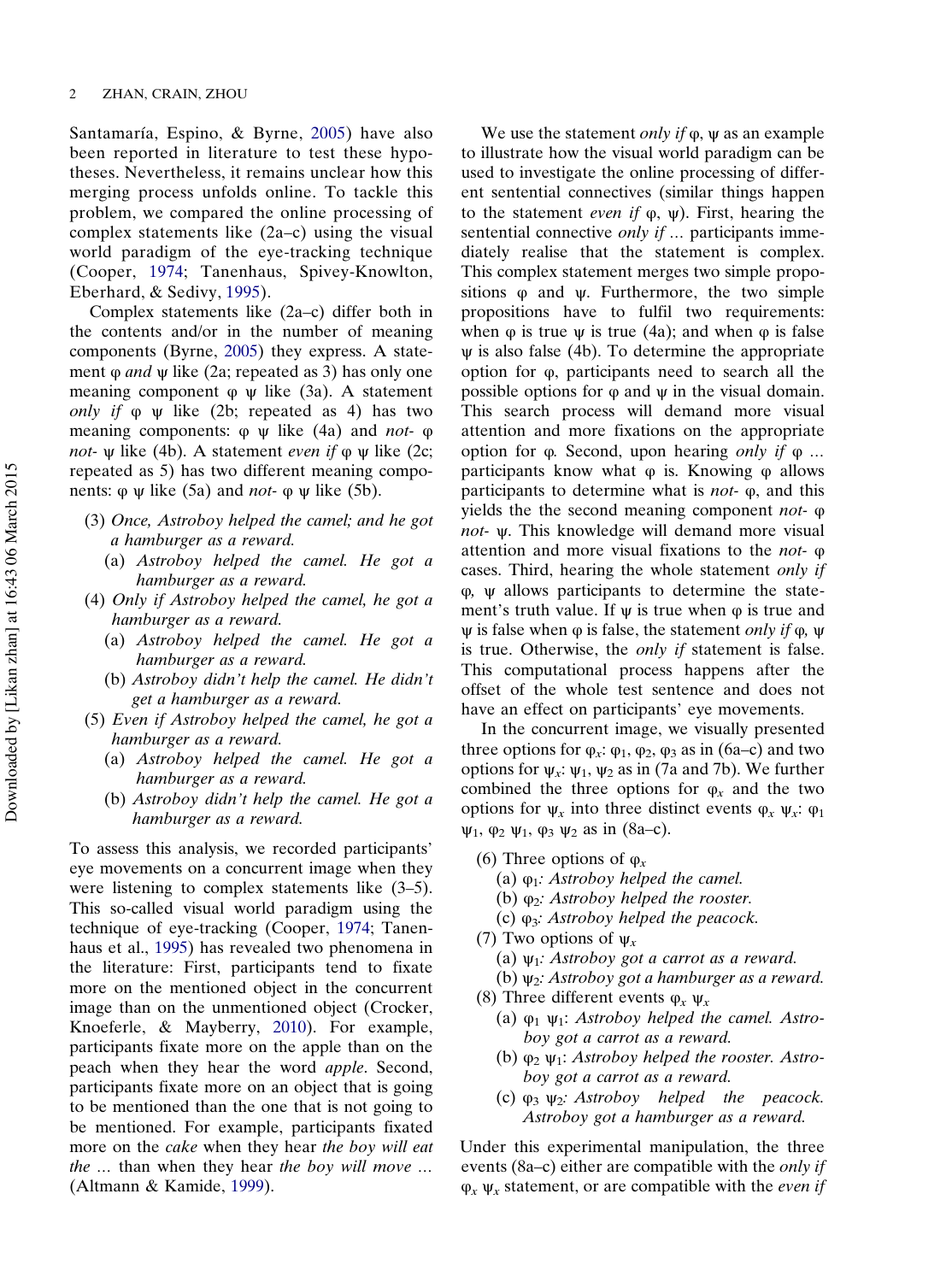$\varphi_x$   $\psi_x$  statement, but not both, depending on the actual  $\varphi_x$  and  $\psi_x$  propositions that are merged. On one hand, if  $\varphi_3$  is chosen as  $\varphi_x$ , then  $\psi_2$  should be chosen as  $ψ_x$ . We then have one  $φ$ ,  $ψ$  meaning component:  $φ_3 ψ_2$  and two *not*- φ *not*- ψ meaning components:  $\varphi_1 \psi_1$  and  $\varphi_2 \psi_1$ . But we do not have a not- φ ψ meaning component. In this case, the three events are compatible with the *only if*  $\varphi_3$ ,  $\psi_2$ statement; but are not compatible with the even if  $\varphi_3$ ,  $\psi_2$  statement. On the other hand, if we regard  $\varphi_1$  as  $\varphi_x$  then  $\psi_1$  should be regarded as  $\psi_x$ . We then have one φ ψ meaning component:  $φ_1 ψ_1$ ; one *not*-  $\varphi$   $\psi$  meaning component  $\varphi_2$   $\psi_1$ ; and one *not*-  $\varphi$  $ψ$  meaning component:  $φ_2$   $ψ_1$ . In this case, the three events are compatible with the *even if*  $\varphi_1$ ,  $\psi_1$ statement; but are not compatible with the *only if*  $\varphi_1$ ,  $\psi_1$  statement. A similar situation happens if we regard  $φ_2$  as φ and  $ψ_1$  as  $ψ$ .

On a typical trial, we first presented participants with a short animation to introduce the three options for φ (6a–c), two options for ψ (7a and 7b), and the three events of  $\varphi_x \psi_x$ :  $\varphi_1 \psi_1$ ,  $\varphi_2 \psi_1$ ,  $\varphi_3$  $\psi_2$  (8a–c). This short animation described a story about the superhero Astroboy and the three animals: a camel, a rooster, and a peacock. At the beginning, the camel and the rooster had two carrots each, and the peacock had two hamburgers. The superhero did not have any reward. In the animation, the Astroboy first helped the camel, and got a carrot from the camel as a reward. The Astroboy then helped the rooster and got a second carrot from the rooster as a reward. Finally, the Astroboy helped the peacock, and got a hamburger from the peacock as a reward. At the end of the animation, the superhero Astroboy had two carrots and one hamburger; the camel had one carrot left, and so did the rooster; and the peacock had one hamburger left.

We then recorded participants' eye movements on the closing scene of the animation, when they were listening to one of the test sentences (9a–c).

- (9) English translations of the Mandarin test sentences used in this study
	- (a) Once, Astroboy helped the  $A$ <sub>-</sub> $A$ <sub>-</sub> $B$  He got a B as a reward.
	- (b) Only if Astroboy helped the  $A_$ , he got a  $B_$  as a reward.
	- (c) Even if Astroboy helped the  $A_{\mathcal{A}}$ , he got  $a \_\_B$  as a reward.

If participants utilise the sentential connective only if or even if to determine the appropriate option for φ and ψ, we make the following observations.

First, upon hearing the sentential connective even if or *only if*, participants should know what the first proposition  $\varphi_x$  is. On one hand, upon hearing the sentential connective *only if* ..., participants will know that the first simple proposition  $\varphi_x$  to be merged is  $\varphi_3$  (6c), but is not  $\varphi_1$  or  $\varphi_2$  (6a or 6b). In this experimental design, hearing the sentential fragment only if Astroboy helped the … (9b) informs participants that  $A$  is *peacock* but not camel or rooster. This anticipation effect should result in more fixations on *peacock* in the closing scene of the animation. This anticipation occurs only if participants simultaneously accessed the two meaning components of the sentential connective *only if*:  $\varphi \psi$  and *not*-  $\varphi$  *not*-  $\psi$ . On the other hand, hearing the connective even if ... informs participants that the first simple proposition  $\varphi_r$  to be merged is either  $\varphi_1$  or  $\varphi_2$  (6a or 6b) but is not  $\varphi_3$  (6c). In our experimental design, hearing the sentential fragment even if Astroboy helped the … (9c) informs participants that  $A$  is either *camel* or rooster, but is not peacock. This anticipation effect should result in more fixations on camel and rooster in the closing scene of the animation. This anticipation occurs only if participants simultaneously accessed both the two meaning components of the sentential connective even if: φ ψ and not- φ ψ. As a control, upon hearing the word *once* in the complex statement *once*  $\varphi$  *and*  $\psi$ , participants are unable to know what  $\varphi_x$  is, before they hear it.

Second, hearing the first proposition  $\varphi_r$  informs participants what the first proposition  $\varphi$  is. This knowledge will trigger more fixations on the not- $\varphi_x$  options, when the proposition  $\varphi_x$  is preceded by the sentential connective *only if* or *even if* than when the same proposition  $\varphi_r$  is preceded by *once*. This effect occurs no matter what the sentential connective is and no matter what the first proposition  $\varphi$ <sub>x</sub> participants heard. As we described, both an *only if*  $\varphi$ ,  $\psi$  and an *even if*  $\varphi$ ,  $\psi$  have two meaning components: one meaning component where both of the merged propositions are true, i.e.,  $\varphi \psi$  (4a) and (5a); the second meaning component involving false a first proposition φ, such as *not*-  $\varphi$  *not*-  $\psi$  (4b) in the *only if*  $\varphi$ ,  $\psi$ statement (4), and *not*-  $\varphi \psi$  (5b) in the *even if*  $\varphi$ ,  $\psi$ statement (5). A conjunctive statement once, φ and  $\psi$  like (3) has only one meaning component where both propositions are true, i.e.,  $\varphi \psi$  like (3a). In our experimental design, once participants hear the first proposition  $\varphi$  (6a), they know the event φ ψ like (8a). The event φ ψ (8a) is the first meaning component of the complex statements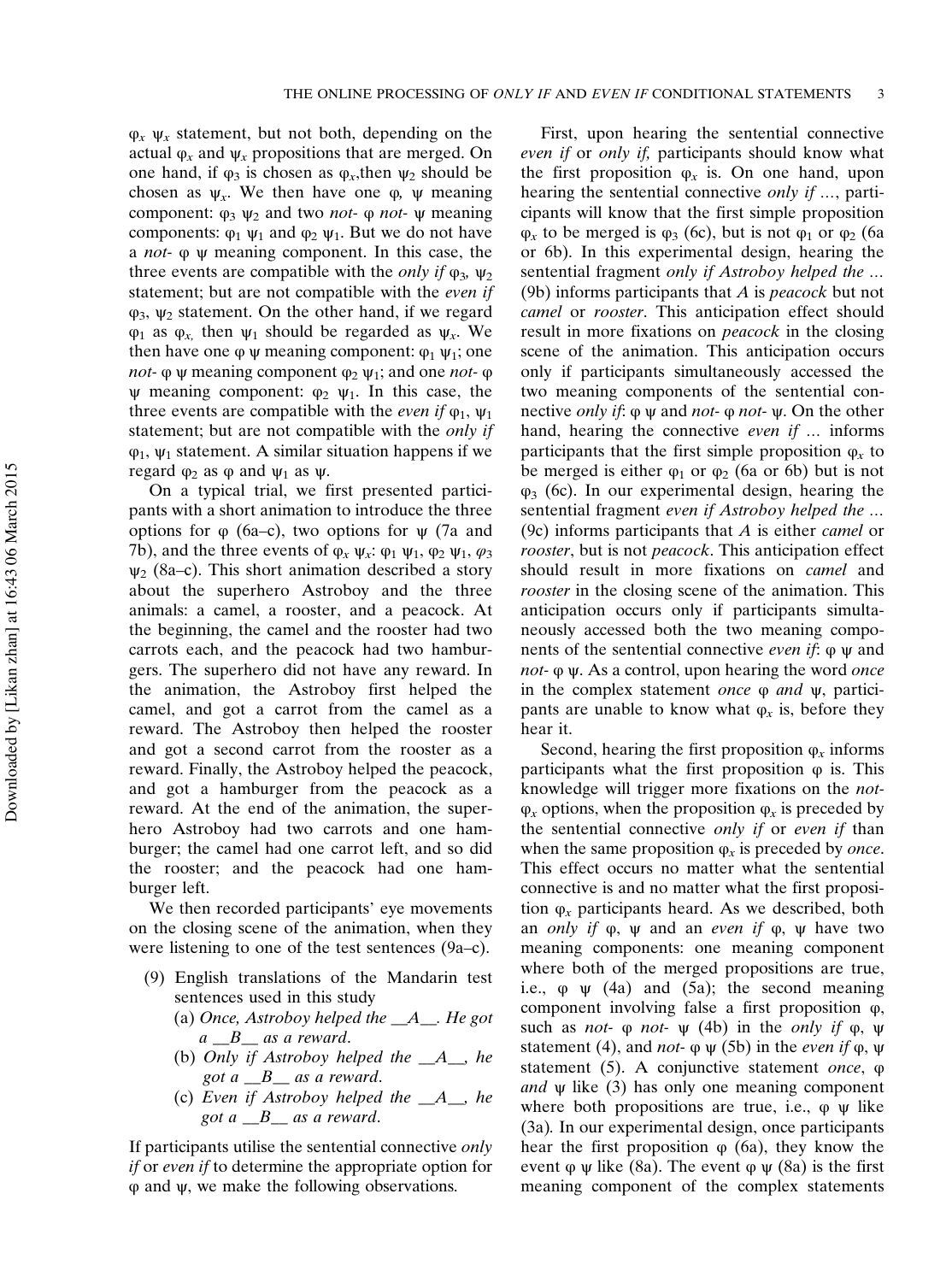only if  $\varphi$ ,  $\psi$  (4) and even if  $\varphi$ ,  $\psi$  (5) and is the only meaning component of the statement once φ and  $\psi$  (3). So the *not*-  $\varphi$  events (8b and 8c) are critical to determine the appropriateness of uttering the only if  $\varphi$ ,  $\psi$  statement (4) and the *even* if  $\varphi$ ,  $\psi$ statement (5), but are not critical to determine the appropriateness of uttering the once φ and ψ statement (3). Consequently, hearing only if/even if Astroboy helped the camel … should trigger more fixations on rooster and peacock, than hearing once, Astroboy helped the camel … . And hearing only if/even if Astroboy helped the peacock … should trigger more fixations on camel and rooster, than hearing once, Astroboy helped the peacock … .

## 2. THE STUDY

#### 2.1. Participants

Forty-three students from the Beijing Language and Culture University took part in the experiment. All participants were native speakers of Mandarin Chinese and had normal or corrected normal vision. They were paid 30CNY (about \$5) for their participation.

### 2.2. Stimuli and design

In the experiment, we preceded the presentation of the concurrent test images and the test audios with a short animation, to familiarise participants with the content of the test image and to make the

use of the test sentences more natural. We developed the animations with Blender 2.57, free software running on a Mac system, at 24 frames per second. Figures 1 and [2](#page-5-0) illustrate an example of the opening and closing scenes of an animation. A trial encompassed a superhero, such as Astroboy; three animals, such as a camel, a peacock, and a rooster. Initially, the superhero did not have any reward and each animal had two rewards (Figure 1). Two of the three animals' rewards were of the same type, e.g., the camel and the rooster had two carrots each. The third animal's rewards were different from the other two animals', e.g., the peacock had two hamburgers. In the animation, the superhero first performed an action (e.g. offering help) to one animal, and got a reward from that animal. On each trial, the superhero performed three actions, one time to each animal. The temporal order when an animal received the action and the characters' spatial positions were counterbalanced across trials. At the end of the animation, the superhero had three rewards of two categories, and each animal had only one reward left [\(Figure 2](#page-5-0)). A test sentence was then auditorily presented, accompanied by a test image that was the same as the closing scene of the animation.

This study was a  $3 \times 2 \times 2$  design. First, we developed two connectives, only if, even if, and a control condition, once … and … . Second, the first proposition's object had two levels. On half of the trials, the object referred to the animals that have the same rewards, such as camel. On the other half, the object referred to the animals that have the unique rewards, such as peacock. Third, the



Figure 1. The initial scene of the animation. Astroboy does not have any reward. Each animal has two rewards.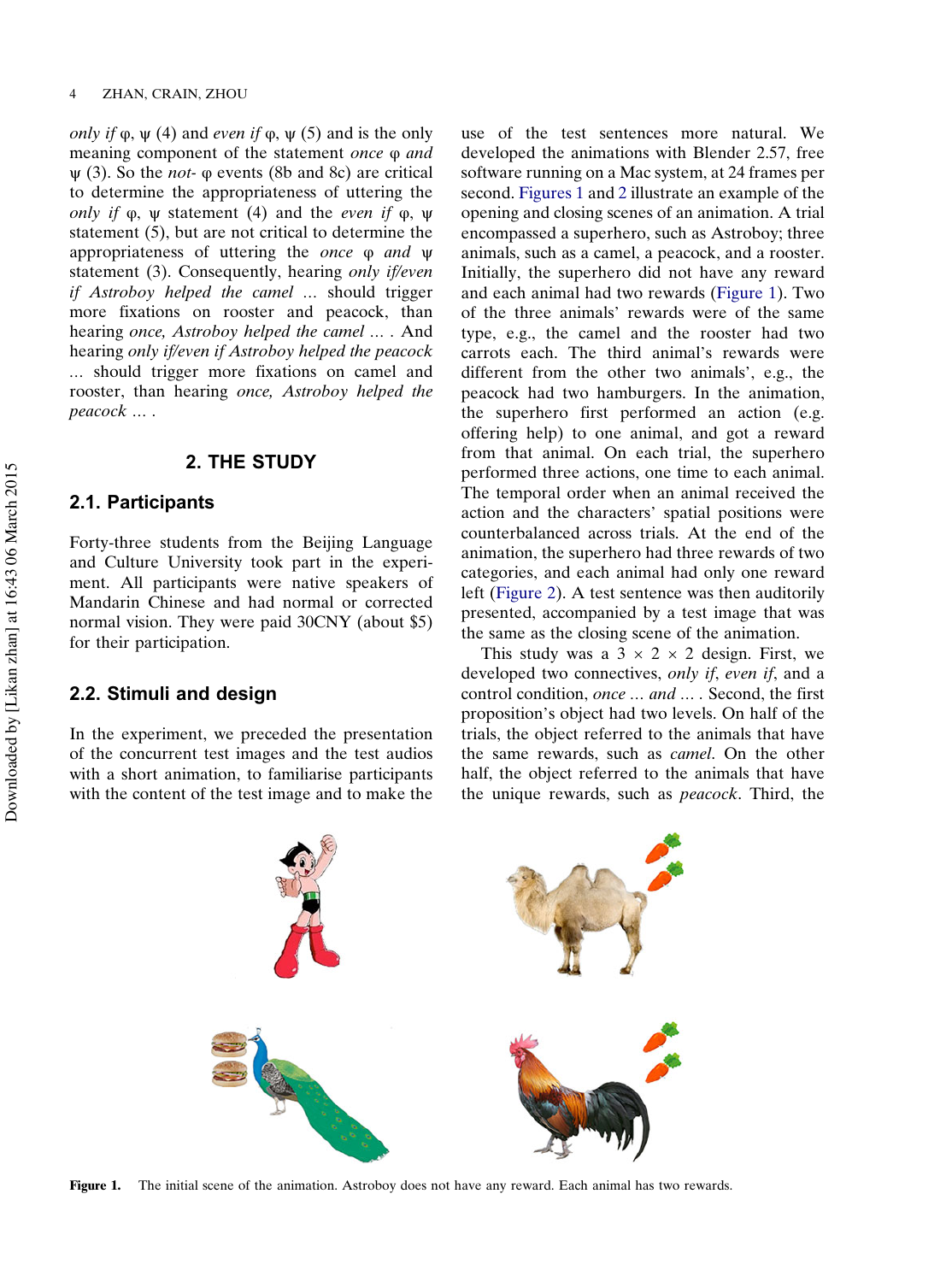<span id="page-5-0"></span>second proposition's object also had two levels. On half of the trials, the object referred to the unique reward, such as hamburger in our example; on the other half, the object referred to the reward shared by the two animals, such as carrot in our example. We recruited a female Mandarinspeaker from Beijing to record the test audios. We recorded the test sentences in a word-by-word fashion, to make the test sentences the same in length (i.e., 10,000 ms each) and the same in prosody, as the prosody might have an effect on the sentence interpretation [\(Figure 3\)](#page-6-0).

We divided the experiment into two blocks: a practice block and an experimental block. Practice blocks included eight trials, to familiarise participants with the experimental procedure. Experimental block consisted of 24 experimental trials, with 8 trials with each connective, and 13 fillers like Astroboy first helps a camel. He then helps a peacock (See [Appendix](#page-12-0) for the complete list of test sentences). We presented the trials in a pseudo-randomised way, so that two neighbouring trials had different connectives. The whole experiment lasted about 35 minutes.

#### 2.3. Procedure

Participants were seated approximately 65 cm from a 21 inch 4:3 colour monitor with 1024 × 768 pixel resolution. Twenty-four pixels equaled about 1° of visual angle. Participants wore a SR Research Eyelink II head-mounted eye-tracker running at a 500 Hz sampling rate. Viewing was binocular, but only the participant's dominant eye was tracked. Participants were instructed to avoid sudden head movements throughout the experiment. The auditory stimuli were presented via a pair of external speakers situated to the left and right of the monitor. The recordings were played from the hard disc as 24 khz mono sound clips. Stimulus presentation and data recording were controlled by two PCs running software developed by SR research Ltd. The keyboard of the data presentation PC was used to record participants' button responses.

At the beginning of the experiment, participants saw a brief introduction to the experiment on the screen in Mandarin Chinese. The experimenter then helped the participant to wear the Eye-tracker and performed the standard Eyelink calibration routine, which involved participants looking at a grid of nine fixation targets in random succession. Then a validation phrase followed to test the accuracy of the calibration against the same targets. If the average error of validation was greater than 1°, the routine was then repeated. This routine was carried out at the beginning of each block, and whenever the experimenter noticed that the measurement accuracy was poor (e.g., after head movements or a change in the participant's posture).

Each trial was structured as follows: participants first saw the trial number in the middle of the screen. Four seconds later, or pressing the SPACE key brought up a short animation. A black dot



Figure 2. The closing scene of the animation, and the test scene. Astroboy has three rewards and each animal has only one reward left. This is because Astroboy helped the three animals three times, one time for each animal. And he got a reward after each help.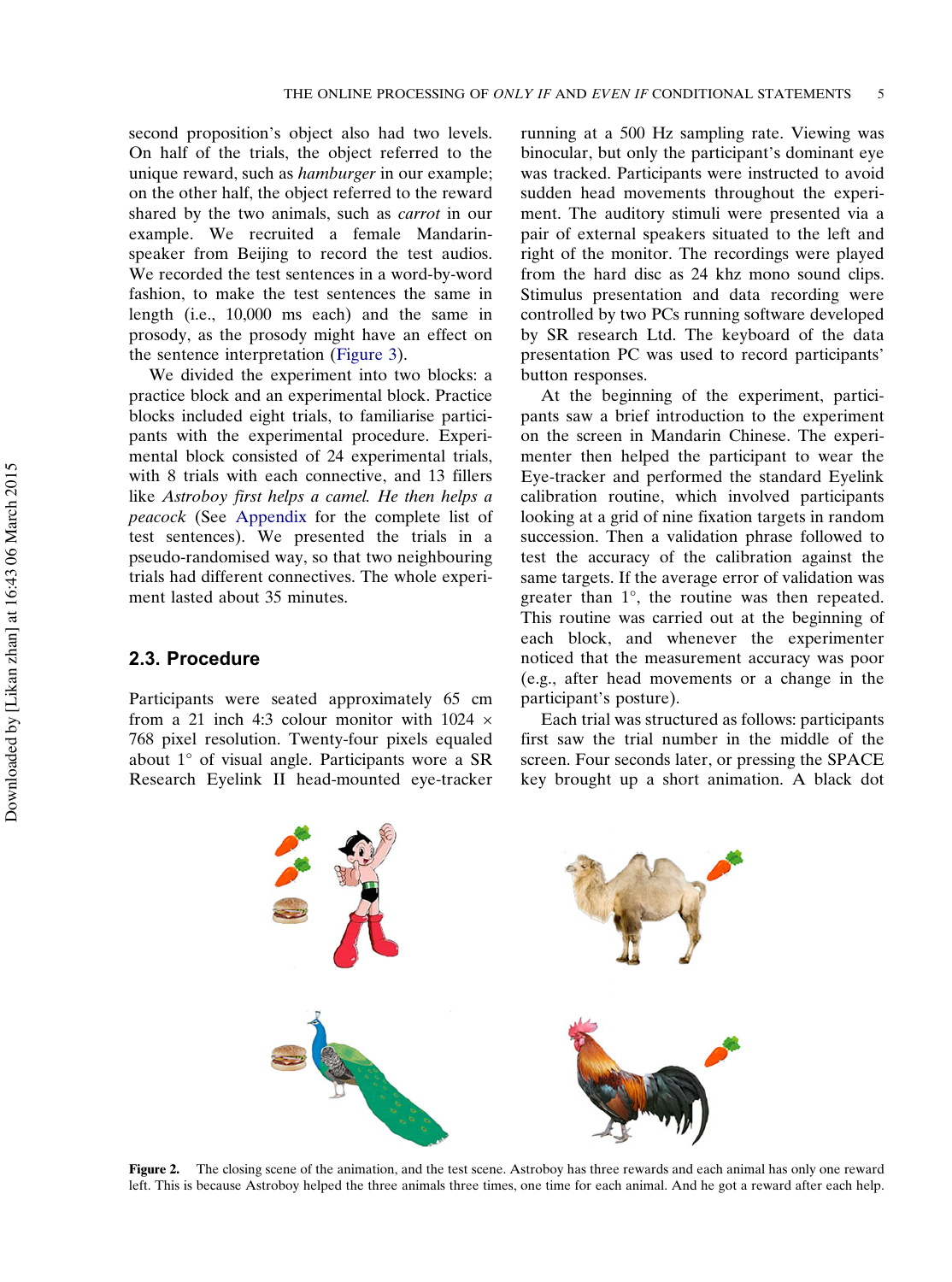<span id="page-6-0"></span>

| 1)Control Sentence  |                                                                                   |                    |                   |                         |        |                        |          |                 |        |                                 |            |
|---------------------|-----------------------------------------------------------------------------------|--------------------|-------------------|-------------------------|--------|------------------------|----------|-----------------|--------|---------------------------------|------------|
| 有次                  | 阿童木                                                                               | 帮助了                | 一只                | 孔雀                      | /骆驼,   | 他<br>ta                |          | 得到了             |        | 汉堡                              | 萝卜。        |
| vouci               | atonamu                                                                           | bangzhule          | vizhi             | kongque / luotuo,       |        |                        |          | dedaole yige    |        | hanbao                          | luobo.     |
| one-time            | Astroboy                                                                          | help-Asp           |                   | one-Cl peacock / camel, |        | he                     |          | get-Asp one-Cl  |        | hamburger/carrot.               |            |
|                     | "Astroboy helps a peacock/camel, and he gets a hamburger/carrot as a reward."     |                    |                   |                         |        |                        |          |                 |        |                                 |            |
|                     |                                                                                   |                    |                   |                         |        |                        |          |                 |        |                                 |            |
| 2) Even if Sentence |                                                                                   |                    |                   |                         |        |                        |          |                 |        |                                 |            |
| 就算                  | 阿童木                                                                               | 帮助了                |                   | 孔雀                      | /骆驼,   | 他                      | 也        | 得到了             |        | 汉堡                              | 萝卜。        |
| iiusuan             | atongmu                                                                           | bangzhule          | yizhi             | kongque / luotuo,       |        | ta                     | ye       | dedaole yige    |        | hanbao                          | luobo      |
| Even if             | Astroboy                                                                          | help-Asp           | one-Cl            | peacock / camel,        |        | he                     | also     |                 |        | get-Asp one-CI hamburger/carrot |            |
|                     | "Even if Astroboy helps a peacock/camel, he gets a hamburger/carrot as a reward." |                    |                   |                         |        |                        |          |                 |        |                                 |            |
| 3) Only if Sentence |                                                                                   |                    |                   |                         |        |                        |          |                 |        |                                 |            |
| 只有                  | 阿童木                                                                               | 帮助了                |                   | 孔雀                      | /骆驼,   |                        | 才        | 得到了             |        | 汉堡                              | 萝卜。        |
| zhivou              | atonamu                                                                           | bangzhule          | vizhi             | kongque / luotuo,       |        | 他<br>ta                | cai      | dedao le yige   |        | hanbao                          | luobo      |
| only if             | Astroboy                                                                          | help-Asp           |                   | one-CI peacock / camel, |        | he                     | then     | get-Asp one-Cl  |        | hamburger/carrot                |            |
|                     | "Only if Astroboy helps a peacock/camel, he gets a hamburger/carrot as a reward." |                    |                   |                         |        |                        |          |                 |        |                                 |            |
| 1000ms<br>1000ms    | 1300ms                                                                            | 1200 <sub>ms</sub> | 1000ms            | 1000ms                  | 1000ms | 500ms 500ms 500ms      |          | 1000ms          | 1000ms |                                 |            |
|                     |                                                                                   |                    |                   |                         |        |                        |          |                 |        | 1000ms                          | 1000ms     |
| $-5 - 0$<br>1.11    | 5<br>1.11                                                                         | 12<br>111          | 18<br>$100 - 100$ | 23<br>28<br>$\cdots$    | 28<br> | 31<br>$\cdots$<br>1000 | 33<br>35 | 40<br>$\cdots$  | 45<br> | 50<br>1.11                      | 50<br>1.11 |
| IP <sub>1</sub>     | IP <sub>2</sub>                                                                   |                    |                   |                         |        |                        |          | IP <sub>3</sub> |        |                                 |            |
|                     |                                                                                   |                    |                   |                         |        |                        |          |                 |        |                                 |            |

Figure 3. An example of the complete list of the test sentences used in this study. We have three connectives, with the objects of its two propositions were counterbalanced. In the real experiment, only one test sentence was related to one contextual animation. The counterbalance was carried out between different trials. 1000 ms, … are the length of each linguistic element in Mandarin Chinese;  $-5$  ... 50 are the temporal bins of 200 ms long each; and *IP1*, *IP2*, *IP3* are the temporal periods that we are interest in.

appeared at the centre of the screen when the animation was finished. The participant was instructed to press the SPACE key when fixating at the dot. This was a drift correction process. This press brought up the test image. The auditorily presented test sentence was then played 1,000 ms after the onset of the test image. The test picture remained on the screen for 2,000 ms after the offset of the spoken sentence. Each test sentence was 10,000 ms long, so a test picture was presented for about 12,000 ms. Participants' eye movements were recorded during this 11,000 ms, from the onset of the test image to the offset of the test audio. Participants were instructed to view the animation and pictures, and to listen to the sentences attentively. Pressing a key or 4,000 ms later brought up a new trial, with the trial number appearing in the middle of the screen.

### 3. RESULTS

In preparing the data, we pooled the fixations shorter than 80 ms with the preceding or following fixations if they were within  $0.5^{\circ}$  of visual angle, otherwise we deleted them. This was because short fixations are a result of false saccade planning rather than meaningful information processing, and readers do not extract much information during such short fixations (Rayner & Pollatsek, [1989\)](#page-11-0). We deleted two participants from further analysis, because of too many tracking losses. We then equal divided the test scene into four interest areas: The superhero with the three rewards he received, and the three animals with the reward it had left. We then partitioned the 11,000 ms

temporal period from the onset of the test image to the offset of the test audio into 55 temporal bins, each 200 ms long. The dependent variable was the proportion of fixations to an animal in a temporal frame divided by all fixations recorded in that temporal frame. For example, if there were four fixation points in a temporal bin, with one point located in the interest area, then the proportion was ¼. If no fixation was recorded in that temporal bin, then the proportion of fixations was coded as zero. It is possible to record two fixations in one temporal frame, so the dependent variable was not strictly binary.

To report the data, we first produced a descriptive diagram of participants' proportions of fixations. We then fitted the data into generalised linear mixed-effects models. In these models, the connectives and the temporal bins were fixed effects, and the random effects included the intercepts and slopes of both participants and items for each fixed effect (Baayen, Davidson, & Bates, [2008\)](#page-11-0). The fixed effect *connective* was a factor with three levels: control, even if and only if. The temporal bins were grand-mean centred and measured in seconds rather than in milliseconds, to avoid issues involving collinearity when conducting the analysis of the bins. Since participants' eye movements are not necessarily linearly related to the temporal bins, we also included the quadratic and cubic time in the models (Mirman, Dixon, & Magnuson, [2008\)](#page-11-0). The exact model we used can be found under table presenting the data. We conducted the fitting process via functions lmer in package lme4 (version 0.999999-2; Bates, Maechler, & Bolker, [2013\)](#page-11-0) using R software environment (v3.01; R Development Core Team, [2010\)](#page-11-0).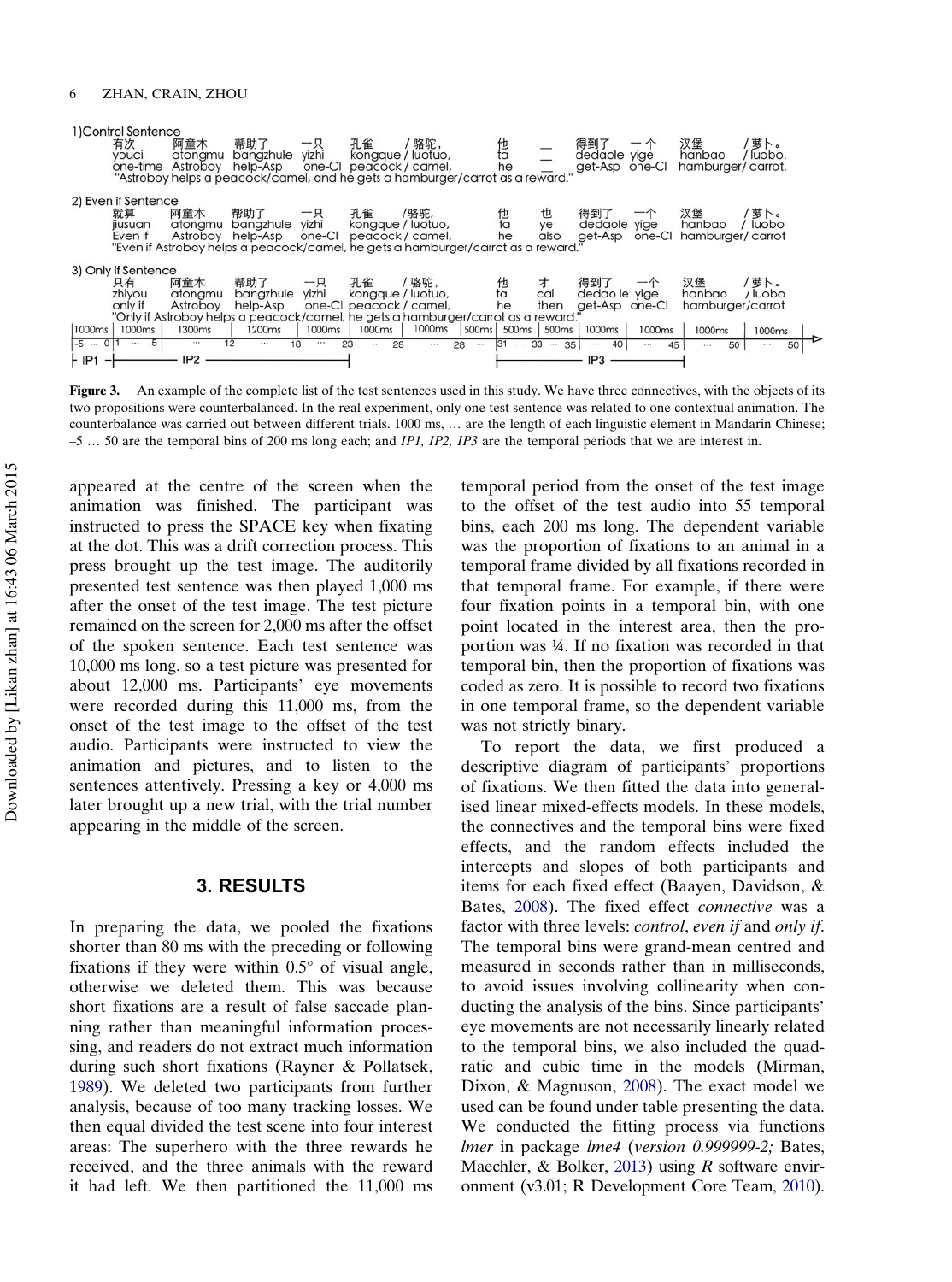We then treated the  $t$  statistical values as if these were z scores (i.e., using the standard normal distribution as a reference) before we calculated significance. We carried out the analyses on raw data with no aggregation, and every model used can be found at the bottom of the table reporting the results.

We were interested in three clusters of temporal bins: the first cluster ranges from the onset of the test image to the onset of the test audio, giving us a baseline of participants' fixation tendencies. The second cluster ranges from the onset of the test audio to the onset of the first proposition's object, telling us whether participants could incrementally utilise the conditional connectives to predict the objects that were going to be mentioned. The third cluster ranged from the onset of the second proposition to the onset of the second proposition's object, indicating how the unmentioned animals in the first propositions were accessed by different conditional connectives. We expand on these in the following paragraphs.

Figure 4 illustrates the participants' fixation patterns from the onset of the test images to the onset of the first proposition's object. To say that a connective had an effect, two requirements had to be fulfilled at the same time: no difference should exist between different conditions prior to the onset of the connectives; and a significance emerged after the onset of different connectives. So we fitted our statistical model to four data-sets divided by different interest areas and by the onset of the connectives.

As summarised in [Table 1,](#page-8-0) the model fitting processes confirmed our predictions. First, no effect was observed before the onset of the test audio, setting up a valid baseline for further comparison. Second, significant effects of the connective were reported after the onset of the test audios. To be specific, the connective even if launched significantly more fixations to the two animals with the same rewards, such as the camel and *rooster* ( $\beta = 0.06$ ,  $t = 2.77$ ,  $p < .01$ ); and the connective only if launched more fixations on the animal with a unique reward, such as the peacock ( $\beta = 0.05$ ,  $t = 2.35$ ,  $p < .05$ ).

Third, we examined how the sentential connectives affected participants' fixations on the unmentioned objects, after the offset of the first proposition. [Figure 5](#page-9-0) displays participants' fixations on the unmentioned animals from the onset of the second proposition to the onset of the object of the second proposition.

We also fitted the model to two data-sets based on the object of the first proposition. As shown in [Table 2,](#page-9-0) the unmentioned animals received significantly more fixations in the experimental conditions, compared to the control condition. To be specific, when camel was mentioned in the first proposition, both *only if* ( $\beta$  = 0.06, *t* = 2.11,  $p < .05$ ) and *even if* (β = 0.04, t = 2.37, p < .05) triggered more fixations on the peacock and the rooster in the second proposition. Similarly, when peacock was mentioned in the first proposition, both *only if* (β = 0.04, t = 2.06, p < .05) and *even* if (β = 0.04, t = 2.11,  $p$  < .05) launched more



**Figure 4.** Participants' fixation patterns from the onset of the image to the onset of object of the first proposition.  $y$ -axis, the proportions of fixations; x-axis, the temporal period when the eye movements were recorded. The temporal bins smaller than zero happened prior to the onset of the test audios. For example,  $-1.0$ -0.8 means that the data were recorded from 1 s to 0.8 s before the onset of the test audios. Left panel, i.e., *camel + rooster*, participants' fixations on the two animals with the same rewards; Right panel, i.e., *peacock*, participants' fixation patterns on the animal with unique rewards. [To view this figure in colour, please visit the online version of this Journal.]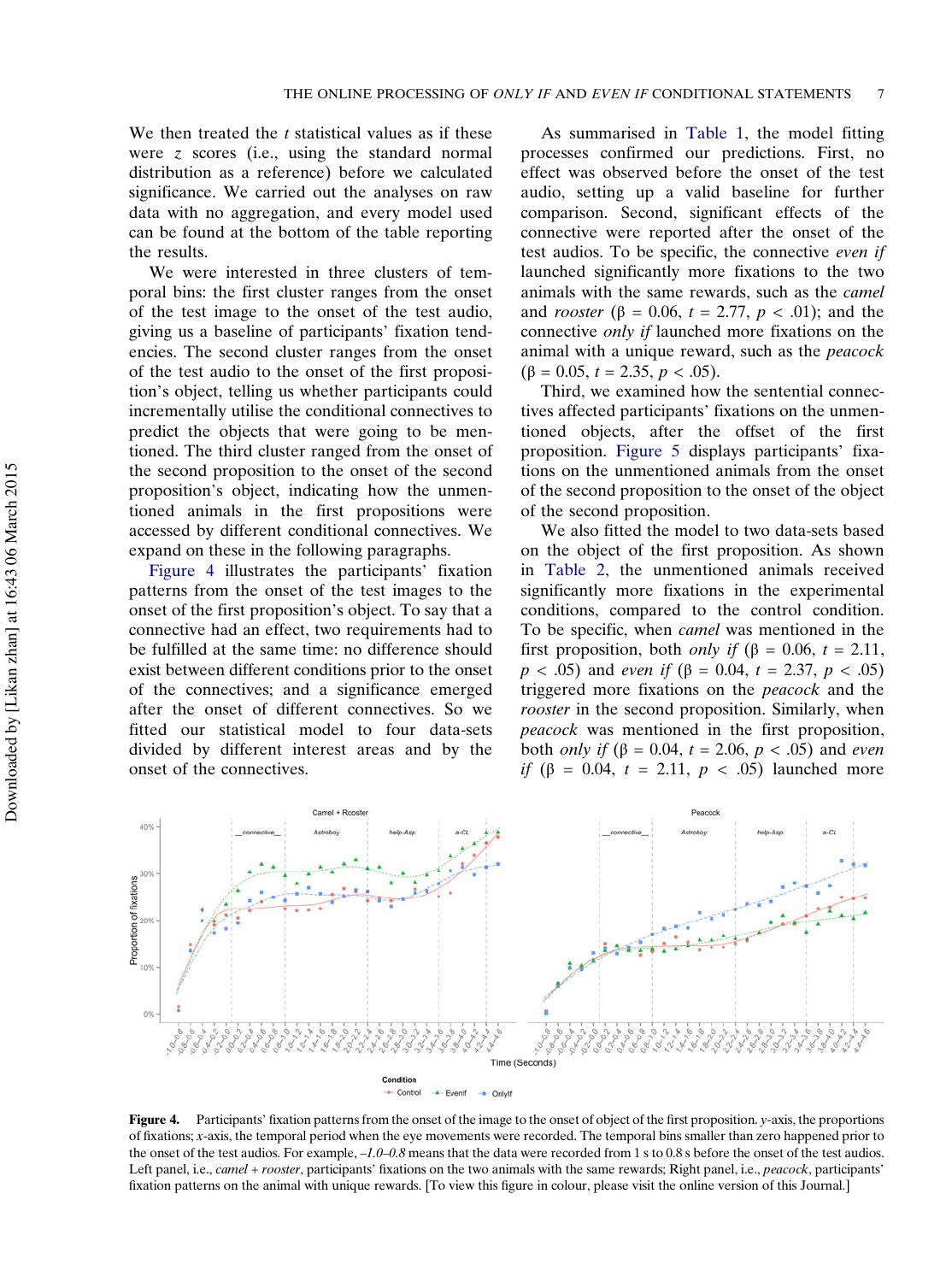| Temporal period     | Interest areas | Fixed effects         | Estimate     | Standard error | t value | p value        |
|---------------------|----------------|-----------------------|--------------|----------------|---------|----------------|
| Pre-sentence onset  |                |                       |              |                |         |                |
|                     |                | $Camel + Roosevelt$   |              |                |         |                |
|                     |                | Intercept             | $2.0E - 01$  | $3.2E - 02$    | 6.35    | $2.1E - 10***$ |
|                     |                | Linear time           | $7.5E - 02$  | $4.6E - 02$    | 1.63    | $1.0E - 01$    |
|                     |                | Quadratic time        | $-5.6E - 01$ | $6.5E - 02$    | $-8.72$ | $0.0E + 00***$ |
|                     |                | Cubic time            | $1.1E + 00$  | $3.2E - 01$    | 3.41    | $6.6E - 04***$ |
|                     |                | Even if               | $2.4E - 03$  | $3.9E - 02$    | 0.06    | $9.5E - 01$    |
|                     |                | Only if               | $-1.8E - 02$ | $3.9E - 02$    | $-0.46$ | $6.4E - 01$    |
|                     | Peacock        |                       |              |                |         |                |
|                     |                | Intercept             | $9.5E - 02$  | $2.0E - 02$    | 4.71    | $2.5E - 06***$ |
|                     |                | Linear time           | $6.8E - 02$  | $3.6E - 02$    | 1.91    | $5.6E - 02$    |
|                     |                | <b>Ouadratic</b> time | $-2.1E - 01$ | $5.0E - 02$    | $-4.23$ | $2.3E - 05***$ |
|                     |                | Cubic time            | $4.8E - 01$  | $2.5E - 01$    | 1.94    | $5.3E - 02$    |
|                     |                | Even if               | $6.1E - 04$  | $2.6E - 02$    | 0.02    | $9.8E - 01$    |
|                     |                | Only if               | $3.0E - 04$  | $2.6E - 02$    | 0.01    | $9.9E - 01$    |
| Post-sentence onset |                |                       |              |                |         |                |
|                     |                | $Camel + Roosevelt$   |              |                |         |                |
|                     |                | Intercept             | $2.5E - 01$  | $2.2E - 02$    | 11.17   | $0.0E + 00***$ |
|                     |                | Linear time           | $-6.3E - 03$ | $5.5E - 03$    | $-1.15$ | $2.5E - 01$    |
|                     |                | Quadratic time        | $7.0E - 03$  | $1.9E - 03$    | 3.62    | $3.0E - 04***$ |
|                     |                | Cubic time            | $8.2E - 03$  | $1.7E - 03$    | 4.69    | $2.7E - 06***$ |
|                     |                | Even if               | $5.6E - 02$  | $2.0E - 02$    | 2.77    | $5.6E - 03**$  |
|                     |                | Only if               | $4.5E - 03$  | $2.0E - 02$    | 0.22    | $8.2E - 01$    |
|                     | Peacock        |                       |              |                |         |                |
|                     |                | Intercept             | $1.7E - 01$  | $1.8E - 02$    | 9.16    | $0.0E + 00***$ |
|                     |                | Linear time           | $3.1E - 02$  | $4.8E - 03$    | 6.44    | $1.2E - 10***$ |
|                     |                | <b>Ouadratic</b> time | $4.4E - 03$  | $1.7E - 03$    | 2.58    | $9.8E - 03**$  |
|                     |                | Cubic time            | $-5.1E - 04$ | $1.5E - 03$    | $-0.34$ | $7.4E - 01$    |
|                     |                | Even if               | $-5.3E - 03$ | $2.0E - 02$    | $-0.26$ | $8.0E - 01$    |
|                     |                | Only if               | $4.8E - 02$  | $2.0E - 02$    | 2.35    | $1.9E - 02*$   |

<span id="page-8-0"></span>

|                                                                                                                           | <b>TABLE 1</b> |  |
|---------------------------------------------------------------------------------------------------------------------------|----------------|--|
| Fixed effects of the fitted model process from the onset of the test image to the onset of the first proposition's object |                |  |

Pre-sentence and post-sentence onset, the temporal periods divided by the onset of the test audio; Camel + rooster, participants' fixations on the two animals with the same rewards, such as the camel and the rooster; and *peacock*, participants' fixations on the animal with unique rewards, such as peacock.

Formula used in R: proportions of fixation  $\sim$  Linear time + Quadratic Time + Cubic time + conditions + (1+ Linear time + Quadratic Time + Cubic time + conditions  $|subject| + (1 + Linear time + Quadratic Time + Cubic time + conditions |trial)$  $*_{p}$  < .05;  $*_{p}$  < .01;  $*_{p}$  < .001.

fixations to the camel and rooster in the second proposition. No difference exists between the sentential connective only if and the connective even if.

To summarise, the two experimental predictions have been confirmed: first, the sentential connective only if and even if triggered more fixations on the reasonable animals that were going to be mentioned in the object of the first proposition  $φ$ ; in the second proposition  $ψ$  of the test sentence, the sentential connectives only if and even if then initiated more fixations on the unmentioned animals, compared to the sentential connective *once* ... and ... These results suggest that sentential connectives can be used to find the appropriate version of the first proposition φ.

#### 4. DISCUSSION

First, our results are in accordance with the mental model theory proposed by Johnson-Laird ([1983,](#page-11-0) [2005](#page-11-0), [2010](#page-11-0)) and Johnson-Laird and Byrne ([2002\)](#page-11-0). A mental model is a possibility that something will happen given the truth of a statement. A simple proposition has only one mental model; but a complex statement may have one or more mental models. Comprehending a statement is constructing all the mental models corresponding to that statement. The mental models corresponding to a complex statement depend on the sentential connective merging the simple propositions (Johnson-Laird, [2005\)](#page-11-0). For example,  $\varphi$  *and*  $\psi$  have only one mental model where both the merged propositions φ and ψ are true. Byrne [\(2005\)](#page-11-0) has proposed that: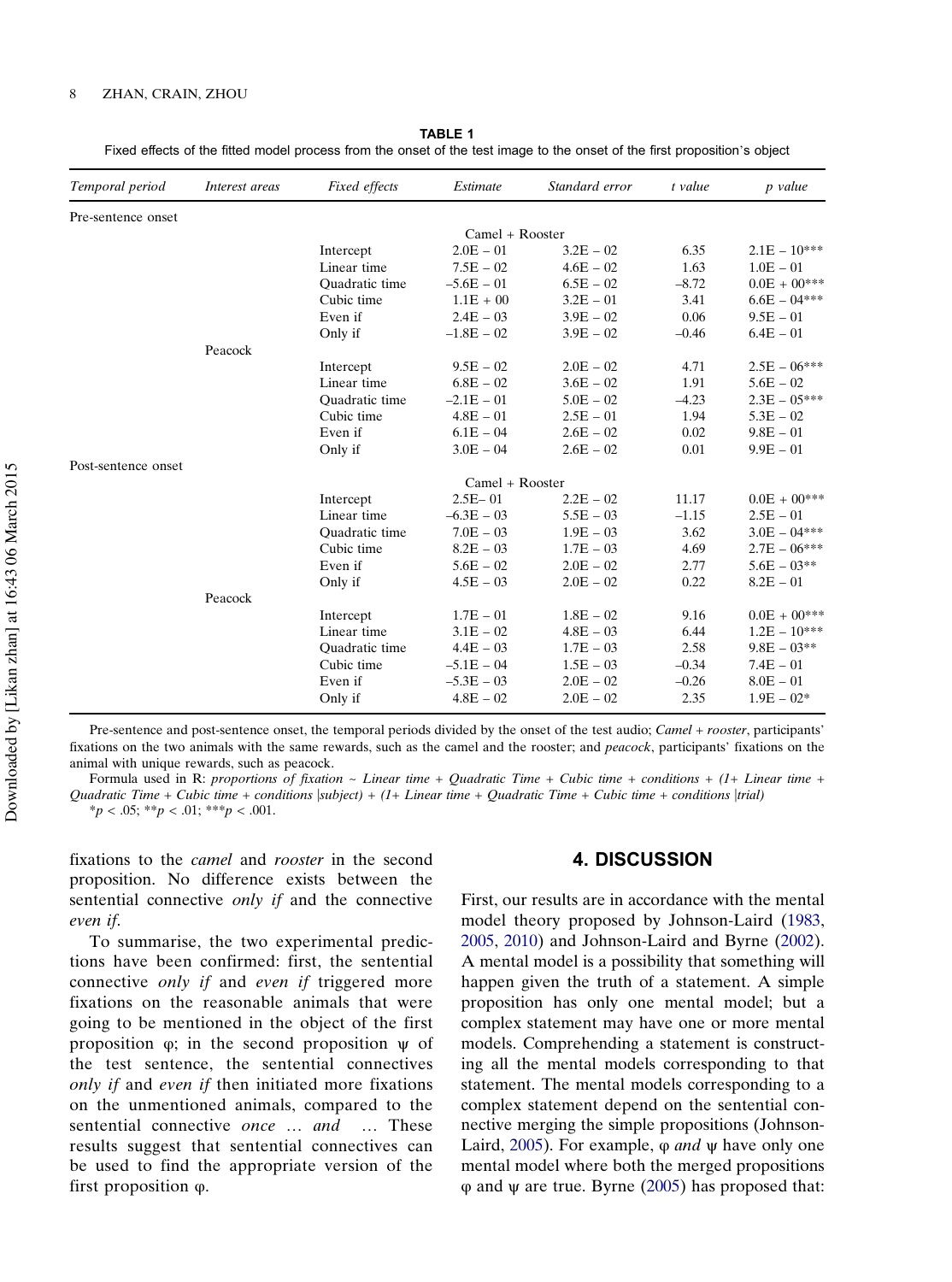<span id="page-9-0"></span>

Figure 5. Participants' fixation patterns on the unmentioned animals from the onset of the second proposition to the onset the second proposition's object. Left panel, i.e., peacock + rooster, participants' fixations on the two remaining animals, such as peacock and rooster, when the object of the first proposition was one of the animal that shared the rewards, such as *camel*; Right panel, i.e., *camel + rooster*, participants' fixations on the two remaining animals, such as camel and rooster, when the object of the first proposition was the animal with unique rewards, such as *peacock*. [To view this figure in colour, please visit the online version of this Journal.]

(1) an *only if*  $\varphi$ , *then*  $\psi$  statement has two mental models: φ ψ where both the merged propositions are true, and not- φ not- ψ where both the merged propositions are false; (2) an *even if*  $\varphi$ ,  $\psi$  statement has two different mental models: φ ψ where both the merged propositions are true and not- φ ψ where the first merged proposition is false and the second merged proposition is true. Our results are in accordance with this proposal.

Second, our results are also in accordance with the experimental studies reported in literature (Egan et al., [2009;](#page-11-0) Johnson-Laird & Byrne, [1989](#page-11-0); McCloy & Byrne, [2002;](#page-11-0) Moreno-Ríos et al., [2008](#page-11-0); Santamaría & Espino, [2002](#page-11-0); Santamaría et al., [2005](#page-11-0)). The self-paced reading task has been used to study conditional statements like only if φ, ψ and even if φ, ψ. With this task, participants first read a statement, then read a possibility.

TABLE 2 Fixed effects of the fitted model for the unmentioned animals from the onset of the second proposition to the onset of the object of the second proposition

| Interest areas      | Fixed effects  | Estimate     | Standard error | t value | p value        |
|---------------------|----------------|--------------|----------------|---------|----------------|
| Peacock $+$ Rooster |                |              |                |         |                |
|                     | Intercept      | $9.6E - 02$  | $2.4E - 02$    | 3.99    | $6.7E - 05***$ |
|                     | Linear time    | $4.1E - 02$  | $1.1E - 02$    | 3.73    | $1.9E - 04***$ |
|                     | Quadratic time | $1.1E - 03$  | $5.6E - 03$    | 0.19    | $8.5E - 01$    |
|                     | Cubic time     | $-2.5E - 02$ | $7.5E - 03$    | $-3.32$ | $8.9E - 04***$ |
|                     | Even if        | $7.1E - 02$  | $3.0E - 02$    | 2.37    | $1.8E - 02*$   |
|                     | Only if        | $6.3E - 02$  | $3.0E - 02$    | 2.11    | $3.5E - 02*$   |
| $Camel + Roosevelt$ |                |              |                |         |                |
|                     | Intercept      | $3.9E - 02$  | $1.6E - 02$    | 2.50    | $1.2E - 02*$   |
|                     | Linear time    | $-1.3E - 02$ | $7.7E - 03$    | $-1.66$ | $9.7E - 02$    |
|                     | Quadratic time | $-1.9E - 03$ | $3.9E - 03$    | $-0.49$ | $6.3E - 01$    |
|                     | Cubic time     | $8.3E - 03$  | $5.3E - 03$    | 1.58    | $1.1E - 01$    |
|                     | Even if        | $3.9E - 02$  | $1.9E - 02$    | 2.11    | $3.5E - 02*$   |
|                     | Only if        | $3.8E - 02$  | $1.9E - 02$    | 2.06    | $3.9E - 02*$   |
|                     |                |              |                |         |                |

When *camel* was mentioned in the object of the first proposition, the result shows participants' fixations on the peacock and the rooster. When peacock was mentioned in the object of the first proposition, then the results show participants' fixations on the camel and rooster.

Formula used in R: proportions of fixation  $\sim$  Linear time + Quadratic Time + Cubic time + conditions + (1+ Linear time + Quadratic Time + Cubic time + conditions  $|subject| + (1 + Linear time + Quadratic Time + Cubic time + conditions |trial)$ 

 $*_{p}$  < .05; \*\*\*p < .001.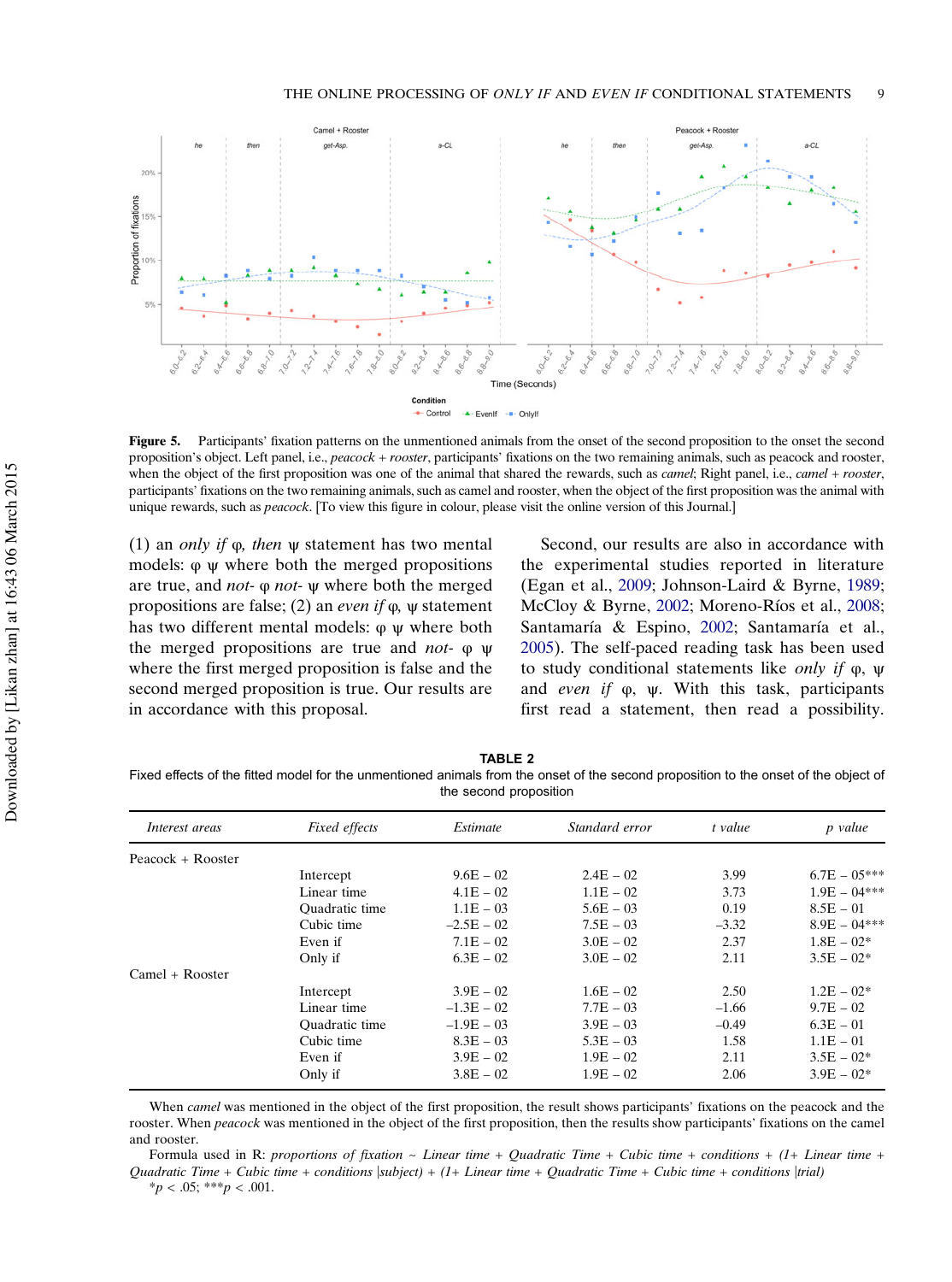Comprehending a statement activates all its mental models. So participants read a possibility quicker when the possibility is a mental model of the preceding statement, than when the possibility is not a mental model of the preceding statement. The reading time of a possibility will tell us whether or not a possibility is a mental model of a statement. Previous studies have found that participants read the possibility not- φ not- ψ quicker when it is preceded by *only if*  $\varphi$ ,  $\psi$ , than when it is preceded by if  $\varphi$ ,  $\psi$  (Santamaría & Espino, [2002\)](#page-11-0). Similarly, participants read the possibility *not*-  $\varphi$ ,  $\psi$  faster when it is primed by even if  $\varphi$ ,  $\psi$  than when by if  $\varphi$ ,  $\psi$  (Santamaría et al., [2005\)](#page-11-0). These results suggest that the possibility not-  $\varphi$  not-  $\psi$  is a mental model of the statement *only if*  $\varphi$ ,  $\psi$ ; and the possibility *not*-  $\varphi$  $ψ$  is a mental model of the *even if*  $φ$ ,  $ψ$  statement. Conditional reasoning tasks have also been used to test the meaning of the statements like *only if*  $\varphi$ ,  $ψ$  and *even if*  $φ$ ,  $ψ$ . With a conditional reasoning task, participants first suppose both a complex statement like *only if*  $\varphi$ ,  $\psi$  or *even if*  $\varphi$ ,  $\psi$  and a simple proposition like  $φ$ , *not*-  $φ$ ,  $ψ$ , or *not*-  $ψ$  as true; participants then judge whether or not a second simple proposition like  $\psi$ , *not-*  $\psi$ ,  $\varphi$ , *or not*φ is true. Using the conditional reasoning task, Egan et al. ([2009\)](#page-11-0) observed that when a complex statement *only if*  $\varphi$ ,  $\psi$  and a simple proposition not- φ are both true, participants tend to think not $ψ$  is also true. This supports the idea that *not*-  $φ$ not- ψ is a meaning component (or mental model) of the complex statement *only if*  $φ$ ,  $ψ$ . Similarly, Handley and Feeney ([2004\)](#page-11-0) observed that when a complex statement *even if*  $\varphi$ ,  $\psi$  and a simple proposition not- φ are true, participants tend to think *not*-  $\psi$  is false, or  $\psi$  is true. This result supports the idea that *not*-  $\varphi \psi$  is a meaning component (or mental model) of the complex statement even if φ, ψ. So our results are both in alignment with the mental model theory proposed by Johnson-Laird ([1983,](#page-11-0) [2005](#page-11-0), [2010\)](#page-11-0) and Johnson-Laird and Byrne ([2002\)](#page-11-0), and with the experimental results reported in literature (Egan et al., [2009;](#page-11-0) Johnson-Laird & Byrne, [1989](#page-11-0); McCloy & Byrne, [2002;](#page-11-0) Moreno-Ríos et al., [2008](#page-11-0); Santamaría & Espino, [2002](#page-11-0); Santamaría et al., [2005\)](#page-11-0). All this suggests that an *only if*  $\varphi$ ,  $\psi$  has two meaning components:  $\varphi \psi$ , and *not*-  $\varphi$  *not*-  $\psi$ . An *even if*  $\varphi$ , ψ statement also has two meaning components: φ  $\psi$ , and *not*-  $\varphi$   $\psi$ . [Note: as one anonymous reviewer mentioned, the test sentences Santamaría and Espino [\(2002](#page-11-0)) and Santamaría et al. ([2005\)](#page-11-0) used are actually  $\psi$  *only if*  $\varphi$ , rather than *only if*  $\varphi$ ,

ψ. But we are going to suppose that  $\psi$  *only if*  $\phi$ and only if φ, ψ have the same meaning. Readers can read Santamaría and Espino ([2002\)](#page-11-0) and Santamaría et al. ([2005\)](#page-11-0) for more discussion.]

Third, the results help us to adjudicate between different theories of even. Three main accounts of even (if) have been proposed in the literature: the existential account (Bennett, [1982;](#page-11-0) Francescotti, [1995](#page-11-0)), the scalar account (Barker, [2003;](#page-11-0) Declerck & Reed, [2001;](#page-11-0) Fauconnier, [1975;](#page-11-0) Kay, [1990\)](#page-11-0), and the universal account (Barker, [1991;](#page-11-0) Lycan, [1991,](#page-11-0) [2001](#page-11-0)). According to the existential account, an even if  $φ$ ,  $ψ$  statement like (10) is true as long as mental models  $\varphi \psi$  (10a) and *not*-  $\varphi \psi$  (10b) both exist in the context. Whether or not the mental model *not*-  $\varphi$  *not*-  $\psi$  (10c) exists in the context is irrelevant to the truth of the *even if*  $φ$ ,  $ψ$  statement. Nevertheless, the scalar account and the universal accounts suppose that the existing of the two mental models  $\varphi \psi$  (10a) and *not*-  $\varphi \psi$  (10b) are necessary but are not sufficient to make the even if φ, ψ (10) statement true. The even if φ, ψ (10) statement is true only if the mental model not- φ *not-*  $\psi$  (10c) does not exist in the context. In our experimental design, the third mental model not- φ *not-*  $\psi$  (10c) actually exists. So if the non-existence of *not*- φ *not*- ψ (10c) is a prerequisite condition for the statement *even if*  $\varphi$ ,  $\psi$  to be true, it is unlikely to observe the effect of the sentential connective even if … . And the observed effect then suggests that this non-existence is not necessarily a prerequisite condition for the truth of an even if statement.

- (10) Even if Astroboy helped the camel, he got a carrot as a reward.
	- (a) Astroboy helped the camel. Astroboy got a carrot as a reward.
	- (b) Astroboy helped the rooster. Astroboy got a carrot as a reward.
	- (c) Astroboy helped the peacock. Astroboy got a hamburger as a reward.

Fourth, the results also shed some light on the difference between only if and even if. As we discussed in the third point, the non-existence of the mental model *not*-  $φ$  *not*-  $ψ$  is not a prerequisite for the *even if*  $\varphi$ ,  $\psi$  statement to be true. And the even if φ, ψ statement is true as long as the two mental models  $\varphi \psi$  and *not*-  $\varphi \psi$  exist in the context. In this sense, the *even if*  $φ$ ,  $ψ$  statement is inclusive. On the contrary, the statement *only if*  $\varphi$ , ψ is true if and only if the two conditions are fulfilled at the same time: (1) the two mental models  $\varphi$  w and *not*-  $\varphi$  *not*-  $\psi$  exist in the context;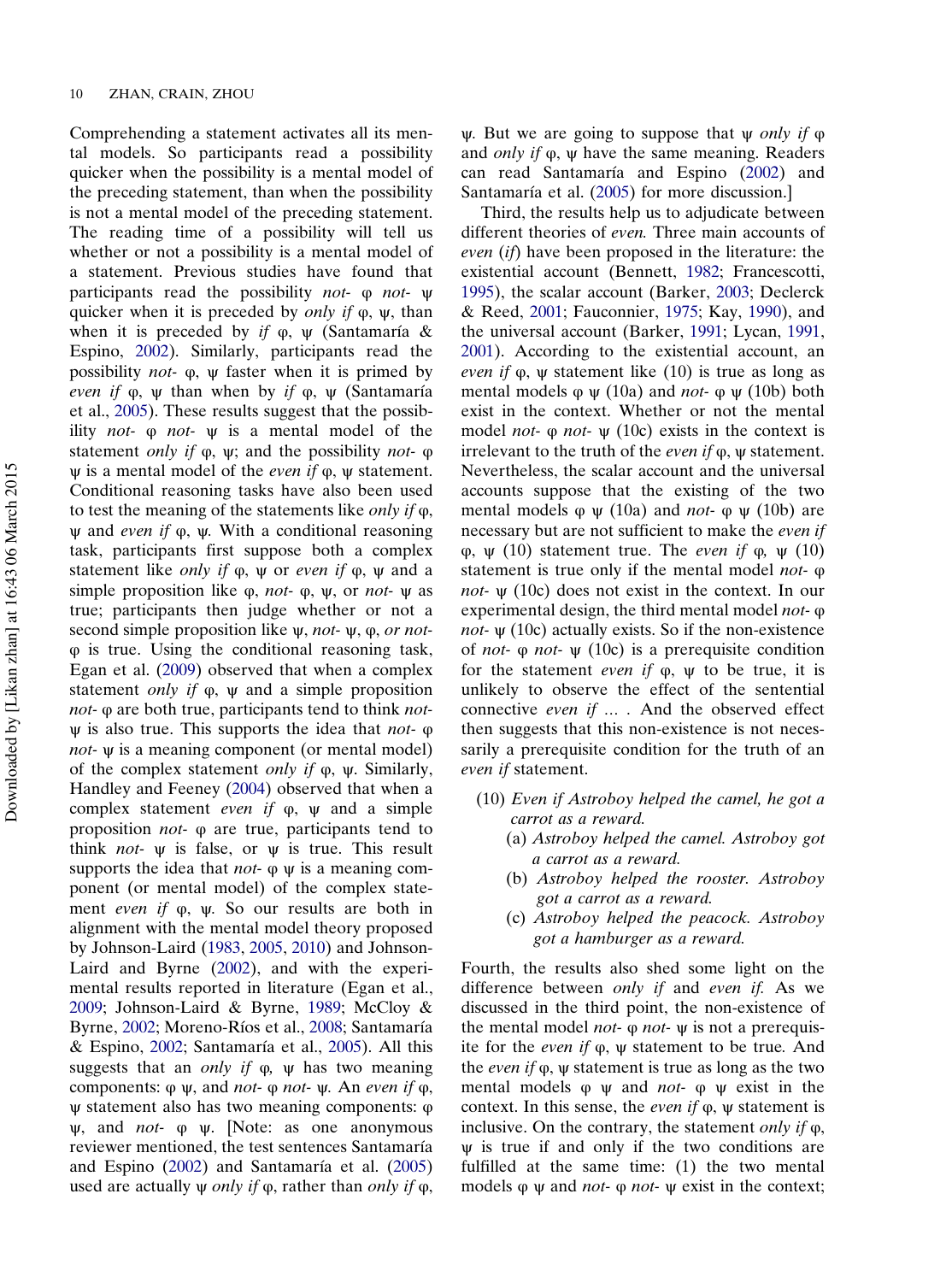<span id="page-11-0"></span>and (2) the mental model *not*-  $\varphi$   $\psi$  does not exist in the context. In this sense, the *only if*  $\varphi$ ,  $\psi$ statement is exclusive. Participants need to search all the events in the context before they can determine whether or not the statement only if φ,  $\psi$  is true. This is probably the reason why the effect of the only if—connective emerges later in time than that of an even if—connective.

#### **REFERENCES**

- Altmann, G. T. M., & Kamide, Y. (1999). Incremental interpretation at verbs: Restricting the domain of subsequent reference. Cognition, 73, 247–264. doi[:10.1016/S0010-0277\(99\)00059-1](http://dx.doi.org/10.1016/S0010-0277(99)00059-1)
- Baayen, R. H., Davidson, D. J., & Bates, D. M. (2008). Mixed-effects modeling with crossed random effects for subjects and items. Journal of Memory and Language, 59, 390–412. doi[:10.1016/j.jml.2007.12.005](http://dx.doi.org/10.1016/j.jml.2007.12.005)
- Barker, S. (1991). Even, still and counterfactuals. Linguistics and Philosophy, 14(1), 1–38. doi:[10.1007/](http://dx.doi.org/10.1007/BF00628303) [BF00628303](http://dx.doi.org/10.1007/BF00628303)
- Barker, S. J. (2003). Truth and conventional implicature. Mind: A Quarterly Review of Philosophy,  $\overline{112}(445)$ , 1–34. doi[:10.1093/mind/112.445.1](http://dx.doi.org/10.1093/mind/112.445.1)
- Bates, D. M., Maechler, M., & Bolker, B. (2013). lme4: Linear mixed-effects models using S4 classes. Retrieved from [http://cran.r-project.org/web/packa](http://cran.r-project.org/web/packages/lme4/index.html)[ges/lme4/index.html](http://cran.r-project.org/web/packages/lme4/index.html)
- Bennett, J. (1982). Even if. Linguistics and Philosophy, 5, 403–418. doi[:10.1007/BF00351461](http://dx.doi.org/10.1007/BF00351461)
- Byrne, R. M. J. (2005). The rational imagination: How people create alternatives to reality. Cambridge, MA: The MIT Press.
- Cooper, R. M. (1974). The control of eye fixation by the meaning of spoken language: A new methodology for the real-time investigation of speech perception, memory, and language processing. Cognitive Psychology, 6(1), 84–107. doi:[10.1016/0010-0285\(74\)90005-x](http://dx.doi.org/10.1016/0010-0285(74)90005-x)
- Crocker, M. W., Knoeferle, P., & Mayberry, M. R. (2010). Situated sentence processing: The coordinated interplay account and a neurobehavioral model. Brain and Language, 112, 189–201. doi[:10.](http://dx.doi.org/10.1016/j.bandl.2009.03.004) [1016/j.bandl.2009.03.004](http://dx.doi.org/10.1016/j.bandl.2009.03.004)
- Declerck, R., & Reed, S. (2001). Some truths and nontruths about even if. Linguistics, 39, 203–255. doi[:10.1515/ling.2001.010](http://dx.doi.org/10.1515/ling.2001.010)
- Egan, S. M., García-Madruga, J. A., & Byrne, R. M. J. (2009). Indicative and counterfactual "only if" conditionals. Acta Psychologica, 132, 240–249. doi:[10.1016/](http://dx.doi.org/10.1016/j.actpsy.2009.07.005) [j.actpsy.2009.07.005](http://dx.doi.org/10.1016/j.actpsy.2009.07.005)
- Fauconnier, G. (1975). Pragmatic scales and logical structure. Linguistic Inquiry, 6, 353–375.
- Francescotti, R. M. (1995). Even: The conventional implicature approach reconsidered. Linguistics and Philosophy, 18, 153–173. doi:[10.1007/BF00985215](http://dx.doi.org/10.1007/BF00985215)
- Handley, S. J., & Feeney, A. (2004). Reasoning and pragmatics: The case of even-if. In I. A. Noveck & D. Sperber (Eds.), Experimental pragmatics (pp. 229– 253). New York, NY: Palgrave Macmillan.
- Johnson-Laird, P. N. (1983). Mental models: Towards a cognitive science of language, inference, and consciousness. Cambridge, MA: Harvard University Press.
- Johnson-Laird, P. N. (2005). Mental models and thought. In K. J. Holyoak & R. G. Morrison (Eds.), The Cambridge handbook of thinking and reasoning (pp. 185–208). Cambridge: Cambridge University Press.
- Johnson-Laird, P. N. (2010). Mental models and human reasoning. Proceedings of the National Academy of Sciences of the United States of America, 107, 18243– 18250. doi[:10.1073/pnas.1012933107](http://dx.doi.org/10.1073/pnas.1012933107)
- Johnson-Laird, P. N., & Byrne, R. M. J. (1989). Only reasoning. Journal of Memory and Language, 28, 313–330. doi[:10.1016/0749-596X\(89\)90036-3](http://dx.doi.org/10.1016/0749-596X(89)90036-3)
- Johnson-Laird, P. N., & Byrne, R. M. J. (2002). Conditionals: A theory of meaning, pragmatics, and inference. Psychological Review, 109, 646–678. doi:[10.1037//0033-295X.109.4.646](http://dx.doi.org/10.1037//0033-295X.109.4.646)
- Kay, P. (1990). Even. Linguistics and Philosophy, 13(1), 59–111. doi:[10.1007/BF00630517](http://dx.doi.org/10.1007/BF00630517)
- Lycan, W. G. (1991). Even and even if. Linguistics and Philosophy, 14, 115–150. doi[:10.1007/BF00627400](http://dx.doi.org/10.1007/BF00627400)
- Lycan, W. G. (2001). Real conditionals. Oxford: Clarendon Press.
- McCloy, R., & Byrne, R. M. J. (2002). Semifactual "even if" thinking. Thinking & Reasoning, 8(1), 41– 67. doi:[10.1080/13546780143000125](http://dx.doi.org/10.1080/13546780143000125)
- Mirman, D., Dixon, J. A., & Magnuson, J. S. (2008). Statistical and computational models of the visual world paradigm: Growth curves and individual differences. Journal of Memory and Language, 59, 475– 494. doi[:10.1016/j.jml.2007.11.006](http://dx.doi.org/10.1016/j.jml.2007.11.006)
- Moreno-Ríos, S., García-Madruga, J. A., & Byrne, R. M. J. (2008). Inferences from semifactual "even if" conditionals. Acta Psychologica, 128, 197–209. doi:[10.1016/j.actpsy.2007.12.008](http://dx.doi.org/10.1016/j.actpsy.2007.12.008)
- R Development Core Team. (2010). R: A language and environment for statistical computing. Retrieved from <http://www.r-project.org/>
- Rayner, K., & Pollatsek, A. (1989). The psychology of reading. Englewood Cliffs, NJ: Prentice Hass.
- Santamaría, C., & Espino, O. (2002). Conditionals and directionality: On the meaning of if vs. only if. The Quarterly Journal of Experimental Psychology, 55A(1), 41–57. doi:[10.1080/02724980143000145](http://dx.doi.org/10.1080/02724980143000145)
- Santamaría, C., Espino, O., & Byrne, R. M. J. (2005). Counterfactual and semifactual conditionals prime alternative possibilities. Journal of Experimental Psychology: Learning, Memory, and Cognition, 31, 1149– 1154. doi:[10.1037/0278-7393.31.5.1149](http://dx.doi.org/10.1037/0278-7393.31.5.1149)
- Tanenhaus, M. K., Spivey-Knowlton, M. J., Eberhard, K. M., & Sedivy, J. C. (1995). Integration of visual and linguistic information in spoken language comprehension. Science, 268, 1632–1634. doi[:10.1126/](http://dx.doi.org/10.1126/science.7777863) [science.7777863](http://dx.doi.org/10.1126/science.7777863)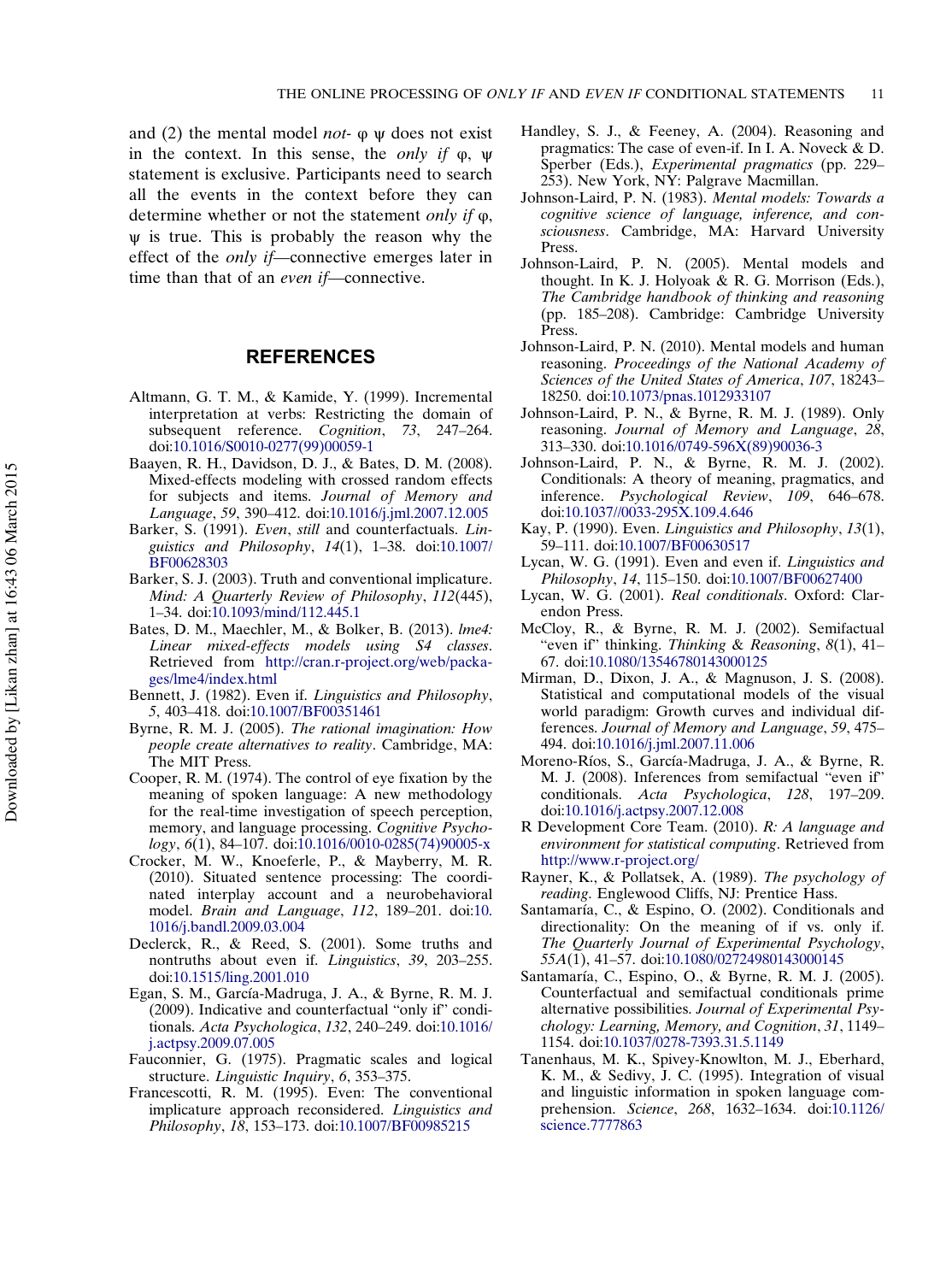### <span id="page-12-0"></span>APPENDIX: TEST SENTENCES USED IN THIS STUDY (a) Practice block Only If<br>01 只有 阿 童 木 认 识 了 那 只 小 猫 , 他 才 得 到 了 一 张 光 盘 。 Only if Astroboy met the cat, he got a disc as a gift.  $02$  只有 阿 童 木 认 识 了 那 只 天 鹅 , 他 才 得 到 了 一 张 椅 子 。 Only if Astroboy met the swan, he got a chair as a gift. Even If  $_{03}$ 就 算 阿 童 木 认 识 了 那 只 天 鹅 , 他 也 得 到 了 一 张 椅 子 。 Even if Astroboy met the swan, he also got a chair as a gift. 04 就 算 阿 童 木 认 识 了 那 只 小 猫 , 他 也 得 到 了 一 张 光 盘 。 Even if Astroboy met the cat, he also got a disc as a gift. Control  $05$  有 次 阿 童 木 认 识 了 那 只 天 鹅 , 他 \_ 得 到 了 一 张 椅 子 。 Once, Astroboy met the swan, and he got a chair as a gift.  $06$  有 次 阿 董 木 认 识 了 那 只 天 鹅 , 他\_\_ 得 到 了 一 张 光 盘 。 Once, Astroboy met the swan, and he got a disc as a gift. Filler<br>07 阿 童 木 首 先 认 识 了 那 只 企 鹅 , 然 后 认 识 了 那 只 小 猫 。 Astroboy first encountered the penguin; he then encountered the cat. 08 阿 童 木 首 先 认 识 了 那 只 小 猫 , 然 后 认 识 了 那 只 天 鹅 。 Astroboy first encountered the cat; he then encountered the swan. (b) Experimental block Only If **机 空 泄 丢 胡 7 那 口 主 社 ,** *山* **十 但** Even  $17$

| ०५ |                                                 |
|----|-------------------------------------------------|
|    | 到 了 一块 石 头 。                                    |
|    | Only if Doraemon visited the frog, he got a     |
|    | rock as a gift.                                 |
| 10 | 只 有 史 努 比 打 败 了 那 只 孔 雀 , 他 才 得                 |
|    | 到 了 一 个 鸡 蛋 。                                   |
|    | Only if Snoopy defeated the peacock, he got     |
|    | an egg as a reward.                             |
| 11 | 只 有 跳 跳 虎 背 起 了 那 只 海 豚 , 他 才 得                 |
|    | 到 了 一 个 茄 子 。                                   |
|    | Only if Tigger carried the dolphin on his back, |
|    | he got an eggplant as a reward.                 |
| 12 |                                                 |
|    | 到了一个辣椒。                                         |

|         | Only if Batman stopped the fox (from doing                                               |
|---------|------------------------------------------------------------------------------------------|
| 13      | something bad), he got a pepper as a gift.<br>只有泰迪熊看见了那只小羊,他才得<br>到 了 一 个 萝 卜 。          |
|         | Only if Teddy the Bear found the lamb, he got                                            |
| 14      | the carrot as a reward.<br>只 有 小 仙 女 战 胜 了 那 只 公 鸡 , 他 才 得                               |
|         | 到了一个玉米。                                                                                  |
|         | Only if the fairy defeated the rooster, he got a<br>corn as a reward.                    |
| 15      | 只 有 灰 太 郎 拥 抱 了 那 只 兔 子 , 他 才 得                                                          |
|         | 到了一个菠萝。<br>Only if Grey Wolf embraced the rabbit, he got                                 |
|         | a pineapple as a gift.                                                                   |
| 16      | 只 有 老 巫 婆 打 败 了 那 只 老 鹰 , 他 才 得<br>到 了 一 个 桔 子 。                                         |
|         | Only if the old witch defeated the eagle, she                                            |
|         | got an orange as a reward.                                                               |
| Even If |                                                                                          |
| 17      | 就 算 灰 太 郎 邀 请 了 那 只 绵 羊 , 他 也 得                                                          |
|         | 到 了 一 条 虫 子 。<br>Even if Gray Wolf invited the sheep (to his                             |
|         | party), he also got a worm as a gift.                                                    |
| 18      | 就 算 小 男 孩 照 顾 了 那 只 蜘 <mark>蛛 , 他 也</mark> 得                                             |
|         | 到 了 一 颗 蔬 菜 。                                                                            |
|         | Even if the boy took cared of the spider, he                                             |
| 19      | also got a vegetable as a reward.<br>就 算 小 女 孩 阻 止 了 那 只 考 拉 , 他 也 得                     |
|         | 到了一条小鱼。                                                                                  |
|         | Even if the girl stopped the koala (from doing                                           |
|         | something bad), he also got a fish as a reward.                                          |
| 20      | 就 算 跳 跳 虎 追 上 了 那 只 鸭 子 , 他 也 得<br>到 了 一 支 羽 毛 。                                         |
|         | Even if Tigger caught up the duck, he also got                                           |
|         | a feather as a reward.                                                                   |
| 21      | 就 算 喜 洋 洋 碰 见 了 那 只 母 鸡 , 他 也 得                                                          |
|         | 到 了 一 条 裙 子 。                                                                            |
|         | Even if Happy Goat encountered the hen, he<br>also got a skirt as a gift.                |
| 22      | 就 算 阿 童 木 帮 助 了 那 只 骆 驼 , 他 也 得                                                          |
|         | 到 了 一 个 汉 堡 。                                                                            |
|         | Even if Astroboy helped the camel, he also                                               |
| 23      | got a hamburger as a reward.<br>就 算 喜 洋 洋 照 顾 了 那 只 老 虎 , 他 也 得                          |
|         | 到 了 一 个 茄 子 。                                                                            |
|         | Even if Happy Goat took care of the tiger, he                                            |
|         | also got an eggplant as a reward.                                                        |
| 24      | 就 算 维 尼 熊 帮 助 了 那 只 袋 鼠 , 他 也 得                                                          |
|         | 到 了 一 个 面 包 。<br>Even if Winnie the Pooh helped the                                      |
|         | kangaroo, he also got bread as a reward.                                                 |
|         |                                                                                          |
| Control |                                                                                          |
| 25      | 有 次 老 巫 婆 看 望 了 那 只 绵 羊 , 他__ 得<br>到 了 一 条 裙 子 。                                         |
|         | Once, the old witch visited the sheep, and she                                           |
|         | got a skirt as a gift.                                                                   |
| 26      | _<br>有 次 灰 太 郎 背 起 了 那 只 蝴 蝶 , 他__ 得                                                     |
|         | 到 了 一 颗 草 莓 。                                                                            |
|         | Once, Gray wolf carried the butterfly on his<br>back, and he got a strawberry as a gift. |
| 27      | 有 次 维 尼 熊 认 识 了 那 头 狮 子 , 他<br>得                                                         |

到 了 一 根 香 蕉 。